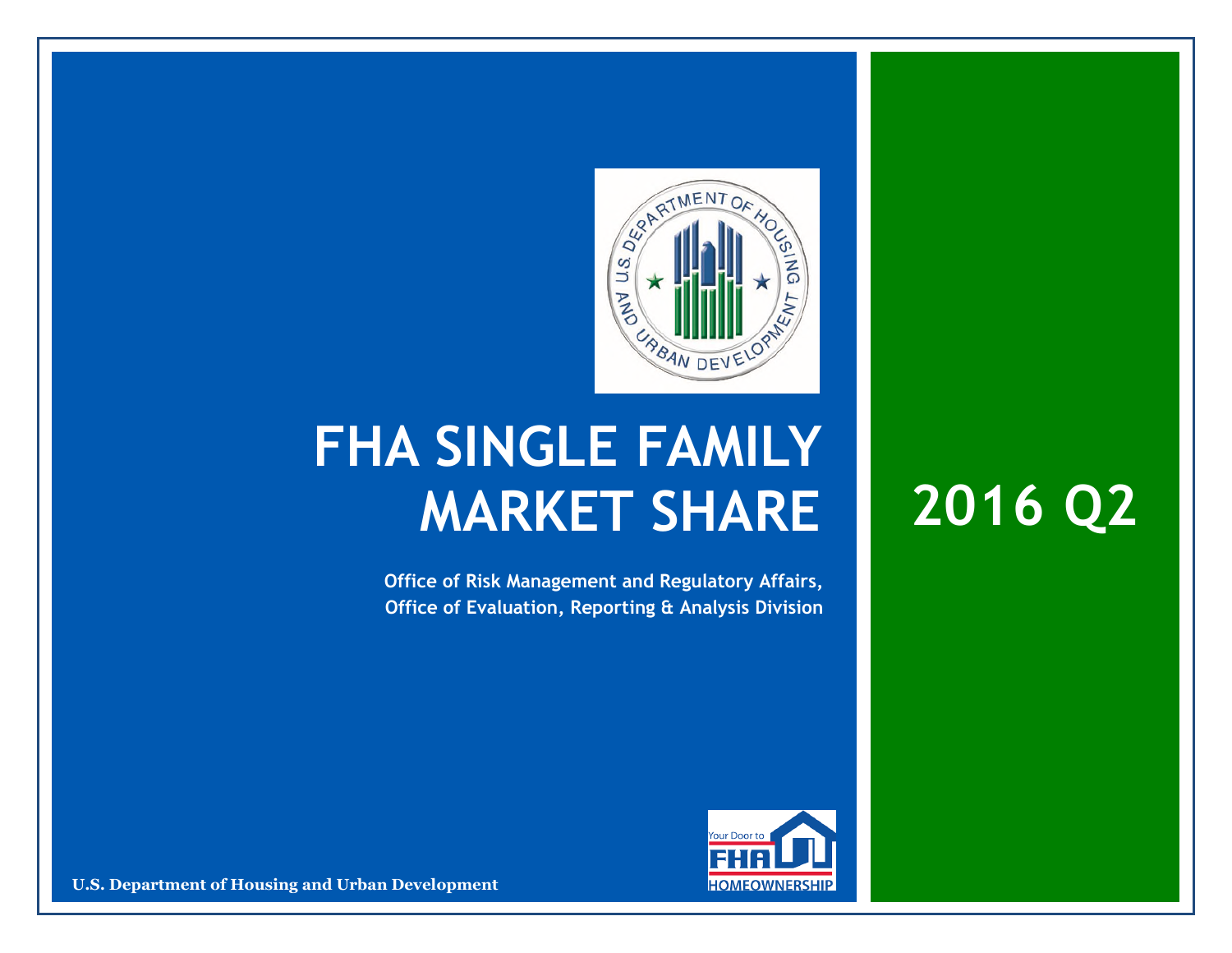## **Table of Contents**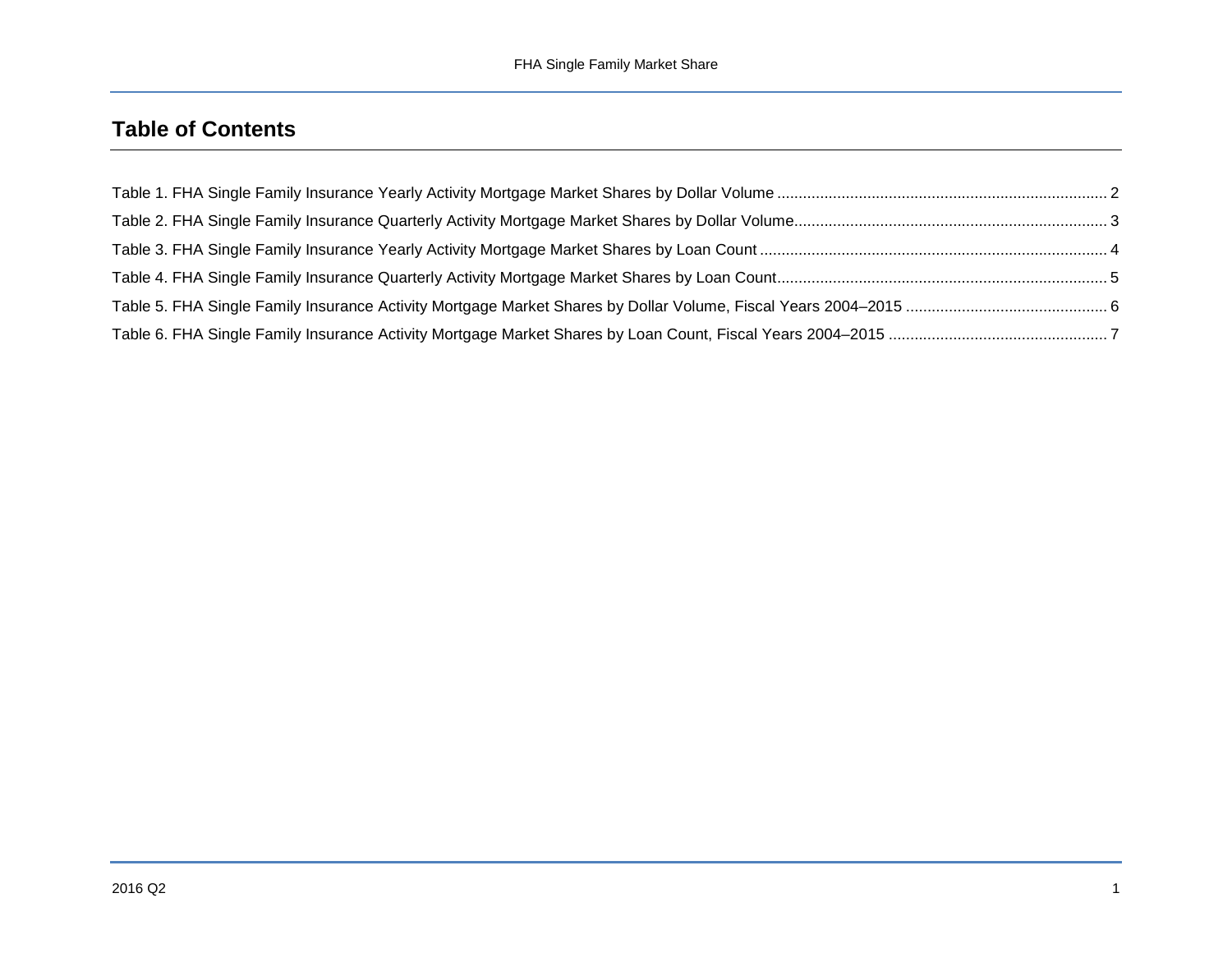<span id="page-2-0"></span>

|               | FHA Market Shares (percent) |           |      | Origination Volume (\$ billions) |                     |                         |                     |                         |                     |  |
|---------------|-----------------------------|-----------|------|----------------------------------|---------------------|-------------------------|---------------------|-------------------------|---------------------|--|
|               |                             |           |      | Purchase                         |                     | Refinance               |                     | All                     |                     |  |
| Calendar Year | Purchase                    | Refinance | All  | <b>FHA</b> <sup>a</sup>          | Market <sup>b</sup> | <b>FHA</b> <sup>a</sup> | Market <sup>b</sup> | <b>FHA</b> <sup>a</sup> | Market <sup>b</sup> |  |
| 1996          | 11.0                        | 4.2       | 8.9  | 59                               | 541                 | 10                      | 242                 | 70                      | 784                 |  |
| 1997          | 11.5                        | $5.2\,$   | 9.2  | 67                               | 585                 | 10                      | 197                 | 77                      | 783                 |  |
| 1998          | 9.6                         | 5.2       | 7.6  | 72                               | 751                 | 34                      | 651                 | 106                     | 1,401               |  |
| 1999          | 10.5                        | 3.2       | 7.1  | 91                               | 867                 | 24                      | 742                 | 115                     | 1,608               |  |
| 2000          | 9.9                         | 3.2       | 8.6  | 89                               | 897                 | $\overline{7}$          | 220                 | 96                      | 1,119               |  |
| 2001          | 10.2                        | 5.8       | 8.2  | 97                               | 951                 | 49                      | 841                 | 146                     | 1,791               |  |
| 2002          | 8.5                         | 3.2       | 5.4  | 90                               | 1,056               | 49                      | 1,526               | 139                     | 2,583               |  |
| 2003          | 6.4                         | 2.6       | 3.7  | 78                               | 1,221               | 77                      | 2,970               | 155                     | 4,190               |  |
| 2004          | 4.4                         | 2.0       | 3.2  | 58                               | 1,314               | 29                      | 1,415               | 87                      | 2,730               |  |
| 2005          | 2.6                         | 1.1       | 1.9  | 40                               | 1,512               | 16                      | 1,514               | 56                      | 3,027               |  |
| 2006          | 2.7                         | 1.3       | 2.0  | 38                               | 1,399               | 17                      | 1,326               | 55                      | 2,726               |  |
| 2007          | 3.9                         | 2.9       | 3.4  | 44                               | 1,140               | 33                      | 1,166               | 77                      | 2,306               |  |
| 2008          | 19.5                        | 12.9      | 16.1 | 143                              | 731                 | 100                     | 777                 | 243                     | 1,509               |  |
| 2009          | 28.1                        | 12.8      | 17.9 | 187                              | 664                 | 171                     | 1,331               | 357                     | 1,995               |  |
| 2010          | 27.4                        | $8.6\,$   | 14.9 | 165                              | 602                 | 103                     | 1,203               | 268                     | 1,804               |  |
| 2011          | 25.3                        | $6.5\,$   | 13.1 | 128                              | 505                 | 60                      | 931                 | 188                     | 1,436               |  |
| 2012          | 21.3                        | 7.4       | 11.4 | 125                              | 587                 | 108                     | 1,456               | 233                     | 2,044               |  |
| 2013          | 15.9                        | 7.8       | 11.1 | 117                              | 734                 | 87                      | 1,111               | 204                     | 1,845               |  |
| 2014          | 13.8                        | 5.6       | 10.6 | 105                              | 760                 | 28                      | 503                 | 133                     | 1,263               |  |
| 2015          | 17.1                        | 11.0      | 14.3 | 151                              | 881                 | 82                      | 749                 | 233                     | 1,630               |  |

<span id="page-2-1"></span>

<sup>b</sup> Includes all conventional and government single family forward originations. Mortgage Bankers Association of America, "MBA Mortgage Finance Forecast," October, 2016. SOURCE: U.S. Department of HUD/FHA, October 2016.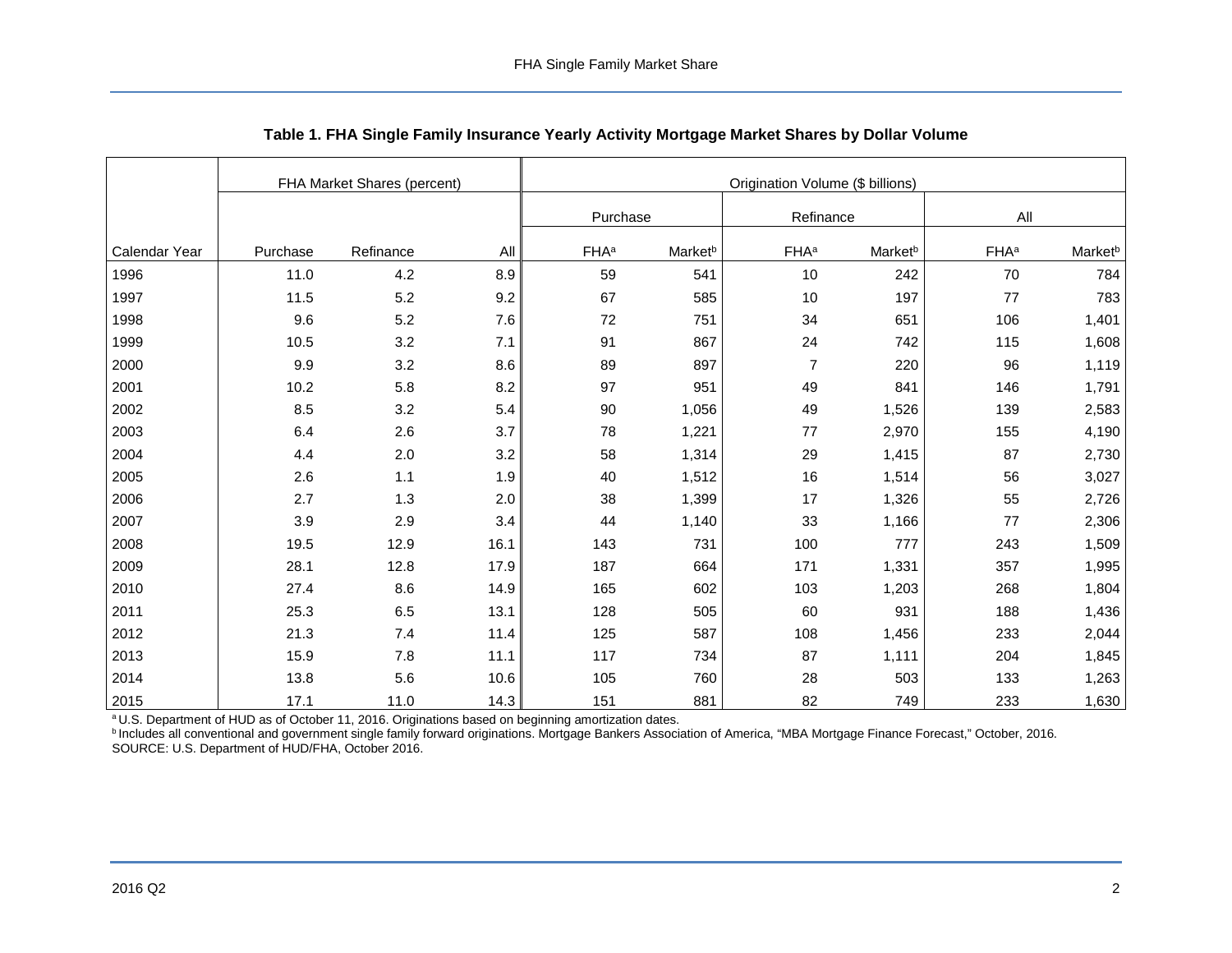<span id="page-3-0"></span>

|                     |          | FHA Market Shares (percent) |      |                         |                     | Origination Volume (\$ billions) |                     |                         |                     |
|---------------------|----------|-----------------------------|------|-------------------------|---------------------|----------------------------------|---------------------|-------------------------|---------------------|
|                     |          |                             |      | Purchase                |                     | Refinance                        |                     | All                     |                     |
| Calendar<br>Quarter | Purchase | Refinance                   | All  | <b>FHA</b> <sup>a</sup> | Market <sup>b</sup> | <b>FHA</b> <sup>a</sup>          | Market <sup>b</sup> | <b>FHA</b> <sup>a</sup> | Market <sup>b</sup> |
| 2011 Q1             | 27.4     | 13.6                        | 19.1 | 27                      | 98                  | 20                               | 148                 | 47                      | 246                 |
| 2011 Q2             | 25.3     | 7.9                         | 15.7 | 35                      | 139                 | 14                               | 172                 | 49                      | 311                 |
| 2011 Q3             | 24.6     | 3.9                         | 11.4 | 36                      | 146                 | 10                               | 259                 | 46                      | 405                 |
| 2011 Q4             | 24.5     | 4.6                         | 9.7  | 30                      | 122                 | 16                               | 352                 | 46                      | 474                 |
| 2012 Q1             | 18.4     | 7.2                         | 10.8 | 26                      | 139                 | 21                               | 297                 | 47                      | 436                 |
| 2012 Q2             | 22.3     | 8.2                         | 12.9 | 34                      | 154                 | 25                               | 307                 | 60                      | 461                 |
| 2012 Q3             | 23.2     | $7.0\,$                     | 11.4 | 35                      | 151                 | 28                               | 399                 | 63                      | 550                 |
| 2012 Q4             | 20.9     | 7.3                         | 10.5 | 30                      | 144                 | 33                               | 453                 | 63                      | 597                 |
| 2013 Q1             | 18.9     | 9.7                         | 12.2 | 25                      | 131                 | 34                               | 346                 | 58                      | 477                 |
| 2013 Q2             | 15.3     | 8.2                         | 10.9 | 32                      | 212                 | 30                               | 360                 | 62                      | 572                 |
| 2013 Q3             | 15.5     | 6.1                         | 10.4 | 34                      | 218                 | 15                               | 252                 | 49                      | 469                 |
| 2013 Q4             | 15.1     | 5.5                         | 10.6 | 26                      | 173                 | $\bf 8$                          | 153                 | 35                      | 326                 |
| 2014 Q1             | 13.7     | $5.2\,$                     | 9.8  | 20                      | 148                 | $\overline{7}$                   | 127                 | 27                      | 275                 |
| 2014 Q2             | 12.6     | 5.9                         | 10.2 | 27                      | 213                 | $\overline{7}$                   | 123                 | 34                      | 336                 |
| 2014 Q3             | 14.2     | 5.8                         | 11.2 | 31                      | 220                 | $\overline{7}$                   | 120                 | 38                      | 340                 |
| 2014 Q4             | 15.0     | 5.6                         | 11.0 | 27                      | 179                 | $\overline{7}$                   | 133                 | 34                      | 312                 |
| 2015 Q1             | 15.0     | 7.3                         | 10.7 | 22                      | 150                 | 14                               | 188                 | 36                      | 338                 |
| 2015 Q2             | 16.5     | 14.3                        | 15.5 | 40                      | 243                 | 31                               | 218                 | 71                      | 461                 |
| 2015 Q3             | 18.2     | 13.5                        | 16.5 | 50                      | 273                 | 21                               | 153                 | 70                      | 426                 |
| 2015 Q4             | 18.0     | 8.7                         | 13.7 | 39                      | 215                 | 17                               | 190                 | 55                      | 405                 |
| 2016 Q1             | 17.7     | 9.4                         | 13.8 | 33                      | 185                 | 15                               | 165                 | 48                      | 350                 |
| 2016 Q2             | 16.6     | 8.3                         | 12.8 | 46                      | 275                 | 20                               | 235                 | 65                      | 510                 |

<span id="page-3-1"></span>**Table 2. FHA Single Family Insurance Quarterly Activity Mortgage Market Shares by Dollar Volume**

<sup>b</sup> Includes all conventional and government single family forward originations. Mortgage Bankers Association of America, "MBA Mortgage Finance Forecast," October, 2016. SOURCE: U.S. Department of HUD/FHA, October 2016.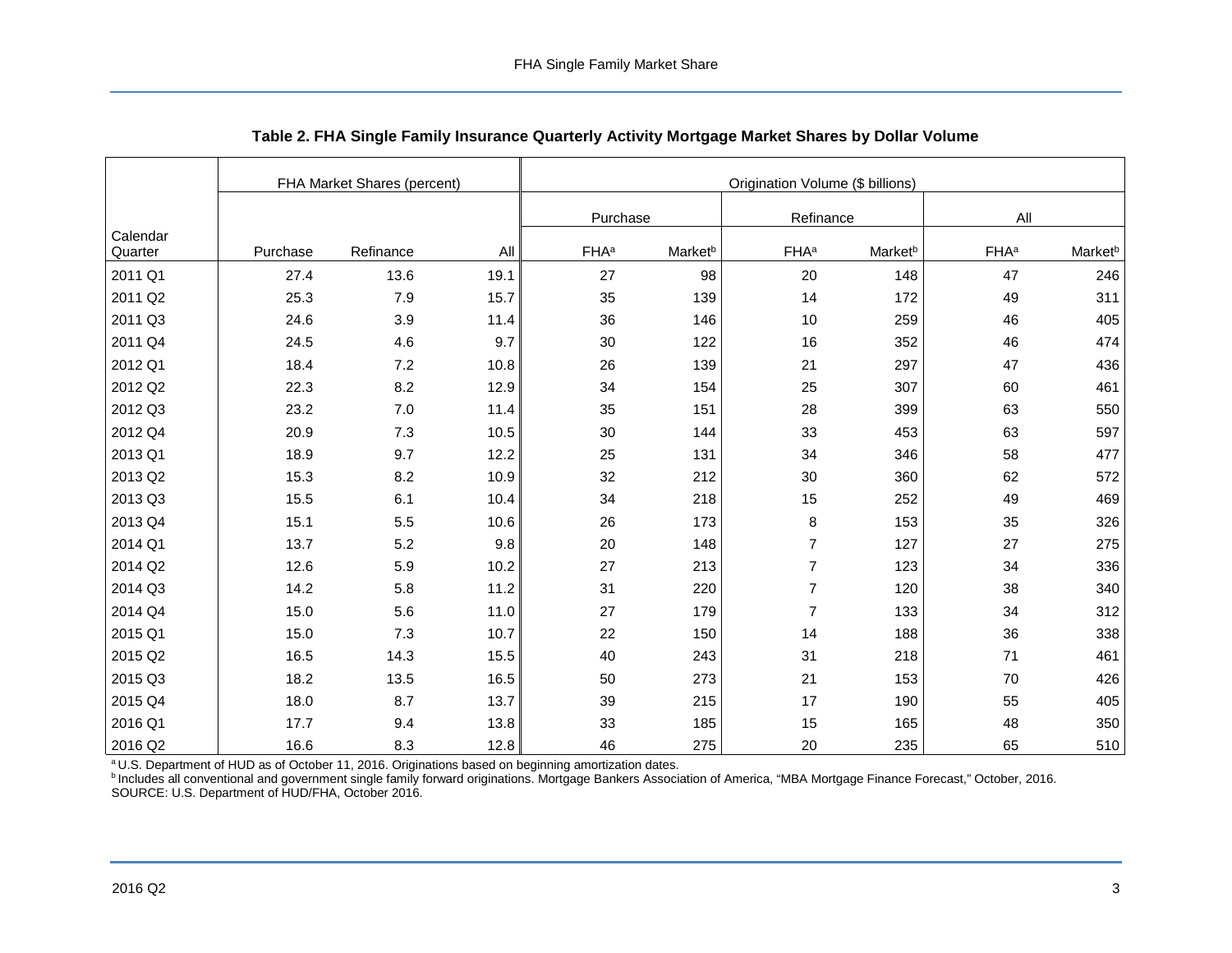<span id="page-4-0"></span>

|               |          | FHA Market Shares (percent) |         |                         |                     | Loan Count              |                     |                         |                     |
|---------------|----------|-----------------------------|---------|-------------------------|---------------------|-------------------------|---------------------|-------------------------|---------------------|
|               |          |                             |         | Purchase                |                     | Refinance               |                     | All                     |                     |
|               |          |                             |         |                         |                     |                         |                     |                         |                     |
| Calendar Year | Purchase | Refinance                   | All     | <b>FHA</b> <sup>a</sup> | Market <sup>b</sup> | <b>FHA</b> <sup>a</sup> | Market <sup>b</sup> | <b>FHA</b> <sup>a</sup> | Market <sup>b</sup> |
| 1996          | 15.4     | 5.8                         | 12.3    | 696,504                 | 4,524,674           | 123,475                 | 2,146,882           | 819,979                 | 6,671,555           |
| 1997          | 16.4     | 6.8                         | 13.9    | 758,967                 | 4,624,352           | 109,546                 | 1,608,195           | 868,513                 | 6,232,547           |
| 1998          | 13.9     | 6.8                         | 10.5    | 787,703                 | 5,656,199           | 348,044                 | 5,138,962           | 1,135,747               | 10,795,161          |
| 1999          | 14.7     | 4.1                         | 9.5     | 913,216                 | 6,226,372           | 244,578                 | 5,955,905           | 1,157,794               | 12,182,277          |
| 2000          | 13.9     | 3.9                         | 11.7    | 844,835                 | 6,074,004           | 65,987                  | 1,692,510           | 910,822                 | 7,766,513           |
| 2001          | 14.3     | 7.4                         | 11.0    | 869,524                 | 6,100,159           | 407,424                 | 5,526,541           | 1,276,948               | 11,626,700          |
| 2002          | 11.5     | 4.0                         | 7.0     | 764,453                 | 6,624,756           | 411,781                 | 10,296,778          | 1,176,234               | 16,921,535          |
| 2003          | 9.1      | 3.6                         | $5.2\,$ | 630,119                 | 6,954,384           | 652,853                 | 17,932,247          | 1,282,972               | 24,886,631          |
| 2004          | 6.9      | 3.3                         | 5.0     | 467,293                 | 6,791,344           | 248,428                 | 7,527,744           | 715,721                 | 14,319,088          |
| 2005          | 4.5      | 1.8                         | 3.1     | 322,915                 | 7,233,456           | 133,261                 | 7,251,637           | 456,176                 | 14,485,093          |
| 2006          | 4.5      | 2.0                         | 3.3     | 295,261                 | 6,563,679           | 115,859                 | 5,765,899           | 411,120                 | 12,329,578          |
| 2007          | 6.1      | 4.2                         | 5.1     | 317,181                 | 5,222,266           | 211,093                 | 5,071,725           | 528,274                 | 10,293,991          |
| 2008          | 24.1     | 15.6                        | 19.8    | 844,893                 | 3,508,103           | 560,767                 | 3,583,680           | 1,405,660               | 7,091,783           |
| 2009          | 32.6     | 14.8                        | 21.1    | 1,088,356               | 3,338,302           | 896,558                 | 6,052,223           | 1,984,914               | 9,390,525           |
| 2010          | 32.3     | 9.5                         | 17.5    | 944,159                 | 2,925,707           | 518,571                 | 5,432,837           | 1,462,730               | 8,358,544           |
| 2011          | 30.1     | $7.0\,$                     | 15.3    | 760,351                 | 2,526,367           | 321,847                 | 4,565,958           | 1,082,198               | 7,092,325           |
| 2012          | 25.7     | 8.1                         | 13.4    | 738,225                 | 2,874,180           | 526,632                 | 6,533,908           | 1,264,857               | 9,408,088           |
| 2013(r)       | 19.9     | 10.0                        | 13.9    | 664,943                 | 3,333,240           | 507,006                 | 5,075,447           | 1,171,949               | 8,408,687           |
| 2014          | 17.8     | 7.7                         | 13.6    | 601,333                 | 3,378,451           | 181,868                 | 2,375,785           | 783,201                 | 5,754,236           |
| 2015          | 21.9     | 13.1                        | 17.9    | 810,324                 | 3,698,902           | 409,176                 | 3,117,782           | 1,219,500               | 6,816,684           |

<span id="page-4-1"></span>**Table 3. FHA Single Family Insurance Yearly Activity Mortgage Market Shares by Loan Count**

 $(r)$  = revised from last report.

<sup>a</sup>U.S. Department of HUD as of October 11, 2016. Originations based on beginning amortization dates.

bIncludes all conventional and government single family forward originations. Mortgage Bankers Association of America, "MBA Mortgage Finance Forecast," October, 2016, and Corelogic TrueStandings ® as of October 11, 2016.

SOURCE: U.S. Department of HUD/FHA, October 2016.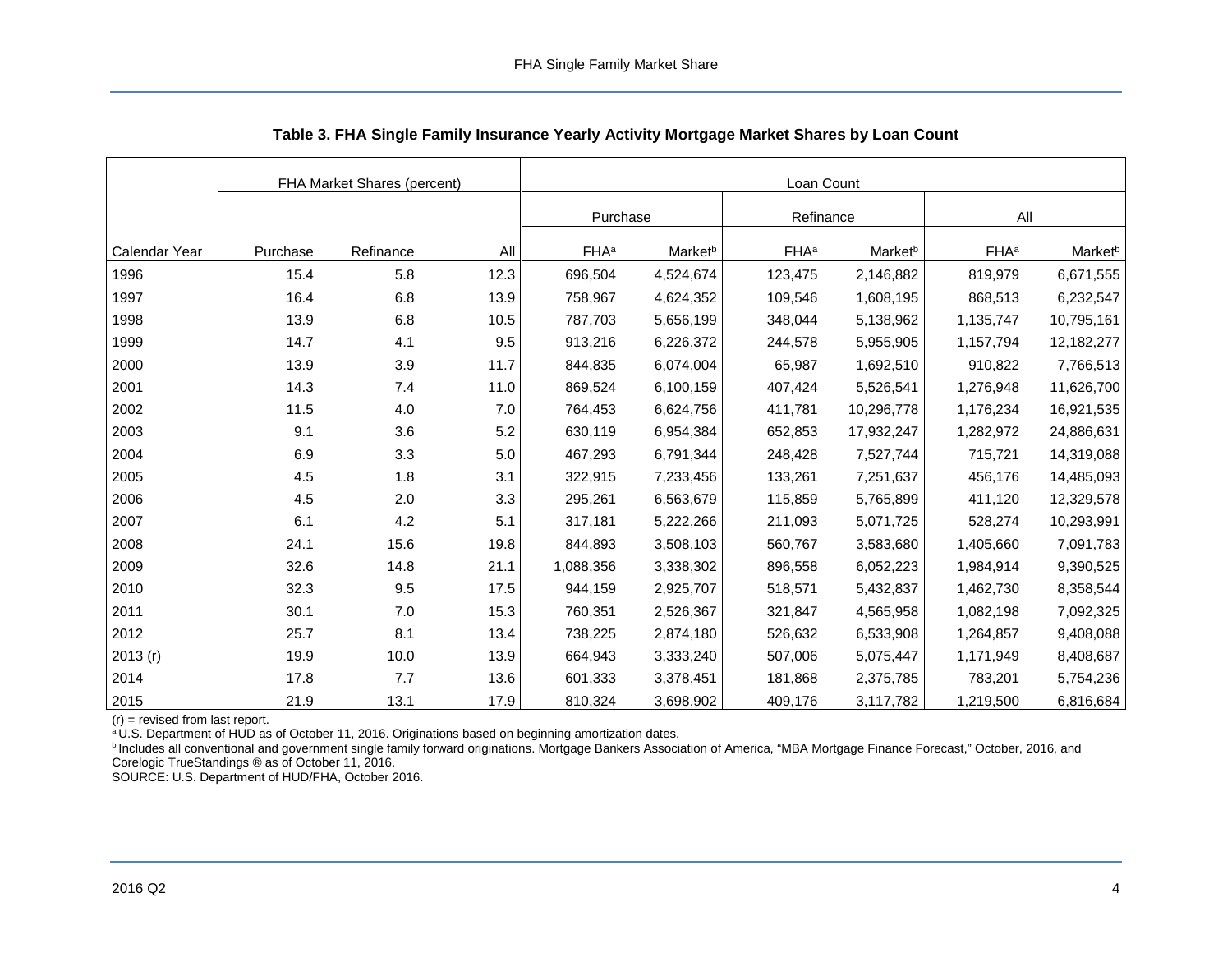<span id="page-5-0"></span>

|                     | FHA Market Shares (percent) |           |      | Loan Count              |                     |                         |                     |                         |                     |  |
|---------------------|-----------------------------|-----------|------|-------------------------|---------------------|-------------------------|---------------------|-------------------------|---------------------|--|
|                     |                             |           |      | Purchase                |                     | Refinance               |                     | All                     |                     |  |
| Calendar<br>Quarter | Purchase                    | Refinance | All  | <b>FHA</b> <sup>a</sup> | Market <sup>b</sup> | <b>FHA</b> <sup>a</sup> | Market <sup>b</sup> | <b>FHA</b> <sup>a</sup> | Market <sup>b</sup> |  |
| 2011 Q1             | 31.9                        | 15.0      | 21.9 | 153,779                 | 482,074             | 105,258                 | 701,809             | 259,037                 | 1,183,883           |  |
| 2011 Q2             | 29.7                        | 9.0       | 18.4 | 208,612                 | 701,893             | 74,940                  | 835,674             | 283,552                 | 1,537,567           |  |
| 2011 Q3             | 29.7                        | 4.5       | 13.6 | 216,333                 | 728,752             | 57,440                  | 1,279,521           | 273,773                 | 2,008,273           |  |
| 2011 Q4             | 29.6                        | 4.8       | 11.3 | 181,627                 | 613,648             | 84,209                  | 1,748,954           | 265,836                 | 2,362,602           |  |
| 2012 Q1             | 22.2                        | 8.2       | 13.0 | 154,848                 | 697,836             | 109,332                 | 1,337,479           | 264,180                 | 2,035,315           |  |
| 2012 Q2             | 26.3                        | 8.9       | 15.1 | 204,183                 | 774,919             | 126,290                 | 1,416,130           | 330,473                 | 2,191,049           |  |
| 2012 Q3             | 28.3                        | 7.9       | 13.7 | 204,176                 | 721,304             | 145,505                 | 1,832,563           | 349,681                 | 2,553,867           |  |
| 2012 Q4             | 25.7                        | 7.5       | 12.2 | 175,018                 | 680,121             | 145,505                 | 1,947,736           | 320,523                 | 2,627,857           |  |
| 2013 Q1             | 23.2                        | 11.2      | 14.5 | 142,182                 | 613,768             | 184,538                 | 1,641,192           | 326,720                 | 2,254,960           |  |
| 2013 Q2             | 18.7                        | 9.9       | 13.1 | 185,195                 | 989,813             | 168,522                 | 1,710,394           | 353,717                 | 2,700,207           |  |
| 2013 Q3             | 19.7                        | 9.3       | 14.2 | 188,206                 | 957,126             | 97,830                  | 1,054,862           | 286,036                 | 2,011,988           |  |
| 2013 Q4             | 19.3                        | 8.4       | 14.3 | 149,360                 | 772,533             | 56,116                  | 668,999             | 205,476                 | 1,441,532           |  |
| 2014 Q1             | 17.3                        | 6.8       | 12.1 | 114,979                 | 665,937             | 43,262                  | 639,247             | 158,241                 | 1,305,184           |  |
| 2014 Q <sub>2</sub> | 16.3                        | 7.9       | 13.1 | 155,943                 | 955,914             | 47,899                  | 603,968             | 203,842                 | 1,559,882           |  |
| 2014 Q3             | 18.4                        | 8.0       | 14.6 | 177,810                 | 965,018             | 44,501                  | 557,616             | 222,311                 | 1,522,634           |  |
| 2014 Q4             | 19.3                        | 8.0       | 14.5 | 152,601                 | 791,582             | 46,206                  | 574,954             | 198,807                 | 1,366,536           |  |
| 2015 Q1             | 19.4                        | 9.3       | 14.0 | 126,088                 | 648,460             | 70,402                  | 755,442             | 196,490                 | 1,403,902           |  |
| 2015 Q2             | 21.6                        | 16.3      | 19.1 | 217,812                 | 1,008,590           | 146,824                 | 902,730             | 364,636                 | 1,911,320           |  |
| 2015 Q3             | 22.9                        | 15.7      | 20.2 | 261,757                 | 1,142,210           | 104,482                 | 666,757             | 366,239                 | 1,808,967           |  |
| 2015 Q4             | 22.7                        | 11.0      | 17.3 | 204,667                 | 899,642             | 87,468                  | 792,853             | 292,135                 | 1,692,495           |  |
| 2016 Q1             | 22.1                        | 12.4      | 17.5 | 171,087                 | 775,582             | 84,005                  | 679,826             | 255,092                 | 1,455,408           |  |
| 2016 Q2             | 21.5                        | 10.8      | 16.6 | 239,261                 | 1,111,324           | 101,711                 | 944,666             | 340,972                 | 2,055,990           |  |

<span id="page-5-1"></span>

| Table 4. FHA Single Family Insurance Quarterly Activity Mortgage Market Shares by Loan Count |  |  |
|----------------------------------------------------------------------------------------------|--|--|
|                                                                                              |  |  |

bIncludes all conventional and government single family forward originations. Mortgage Bankers Association of America, "MBA Mortgage Finance Forecast," October, 2016, and Corelogic TrueStandings ® as of October 11, 2016.

SOURCE: U.S. Department of HUD/FHA, October 2016.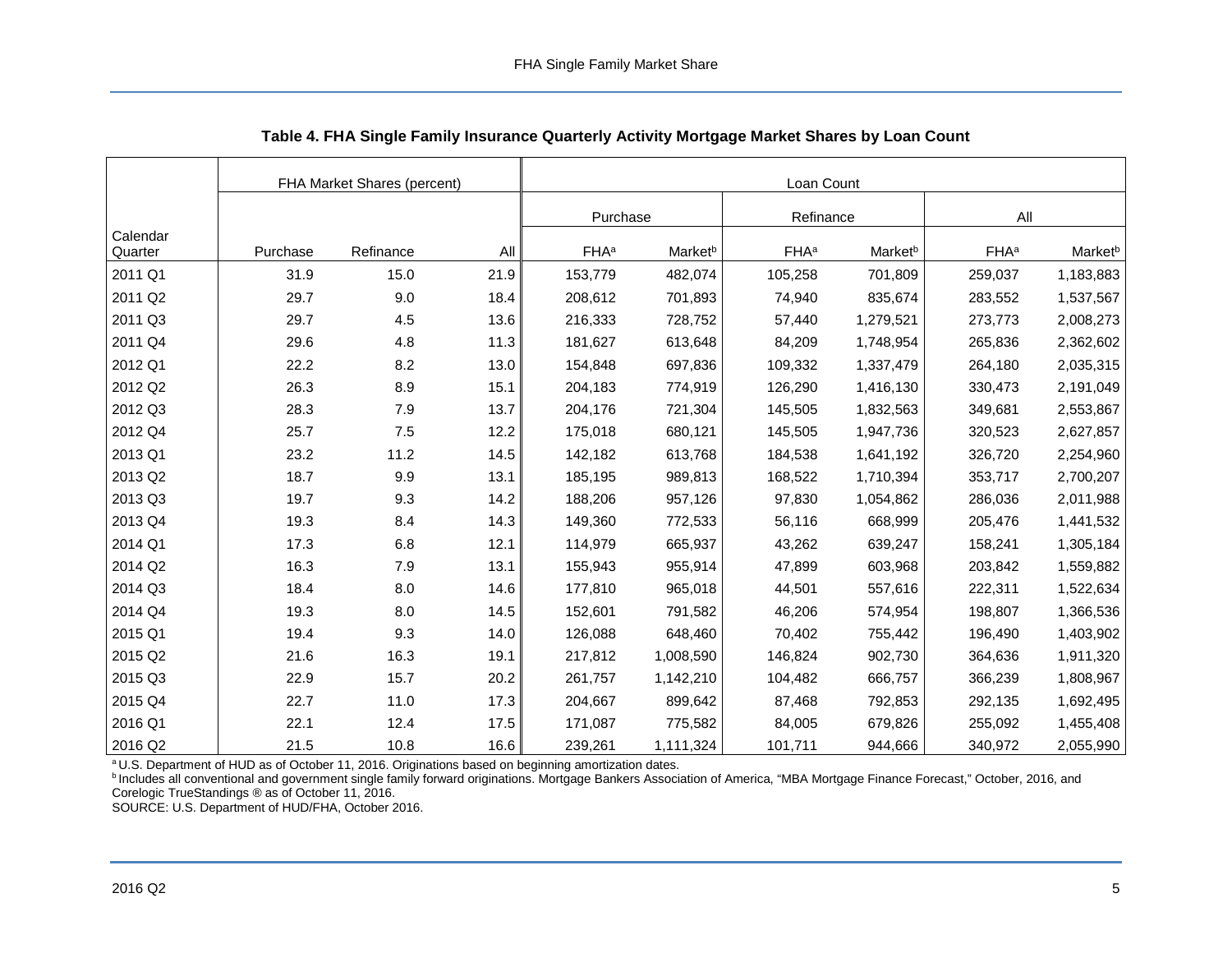<span id="page-6-0"></span>

|                    | FHA Market Shares (percent) |           |        | Origination Volume (\$ billions) |                     |                  |                     |                         |                     |  |  |
|--------------------|-----------------------------|-----------|--------|----------------------------------|---------------------|------------------|---------------------|-------------------------|---------------------|--|--|
|                    |                             |           |        | Purchase                         |                     | Refinance        |                     | All                     |                     |  |  |
| <b>Fiscal Year</b> | Purchase                    | Refinance | All    | <b>FHA</b> <sup>a</sup>          | Market <sup>b</sup> | FHA <sup>a</sup> | Market <sup>b</sup> | <b>FHA</b> <sup>a</sup> | Market <sup>b</sup> |  |  |
| 2004               | 4.8                         | 2.3       | 3.5    | 63                               | 1,314               | 32               | 1,415               | 95                      | 2,729               |  |  |
| 2005               | 2.9                         | 1.2       | 2.0    | 43                               | 1,477               | 18               | 1,506               | 61                      | 2,983               |  |  |
| 2006               | 2.7                         | 1.1       | 1.9    | 39                               | 1,441               | 15               | 1,313               | 54                      | 2,754               |  |  |
| 2007               | 3.2                         | 1.9       | 2.5    | 39                               | 1,224               | 24               | 1,290               | 63                      | 2,514               |  |  |
| 2008               | 15.7                        | 9.8       | 12.6   | 118                              | 754                 | 85               | 866                 | 203                     | 1,621               |  |  |
| 2009               | 24.0                        | 14.4      | 18.1   | 171                              | 711                 | 163              | 1,133               | 334                     | 1,844               |  |  |
| 2010               | 29.5                        | 9.1       | 16.2   | 185                              | 628                 | 107              | 1,173               | 292                     | 1,801               |  |  |
| 2011               | 25.5                        | 8.0       | 14.0   | 131                              | 513                 | 78               | 973                 | 209                     | 1,492               |  |  |
| 2012               | 22.1                        | 6.7       | 11.2   | 125                              | 566                 | 91               | 1,355               | 216                     | 1,921               |  |  |
| 2013               | 17.2                        | 7.9       | $11.0$ | 121                              | 705                 | 112              | 1,411               | 232                     | 2,116               |  |  |
| 2014               | 13.9                        | 5.6       | 10.5   | 105                              | 754                 | 29               | 523                 | 134                     | 1,277               |  |  |
| 2015               | 16.4                        | 10.6      | 13.8   | 139                              | 845                 | 73               | 692                 | 212                     | 1,537               |  |  |

<span id="page-6-1"></span>

|  |  | Table 5. FHA Single Family Insurance Activity Mortgage Market Shares by Dollar Volume, Fiscal Years 2004–2015 |
|--|--|---------------------------------------------------------------------------------------------------------------|
|  |  |                                                                                                               |

<sup>b</sup> Includes all conventional and government single family forward originations. Mortgage Bankers Association of America, "MBA Mortgage Finance Forecast," October, 2016. SOURCE: U.S. Department of HUD/FHA, October 2016.